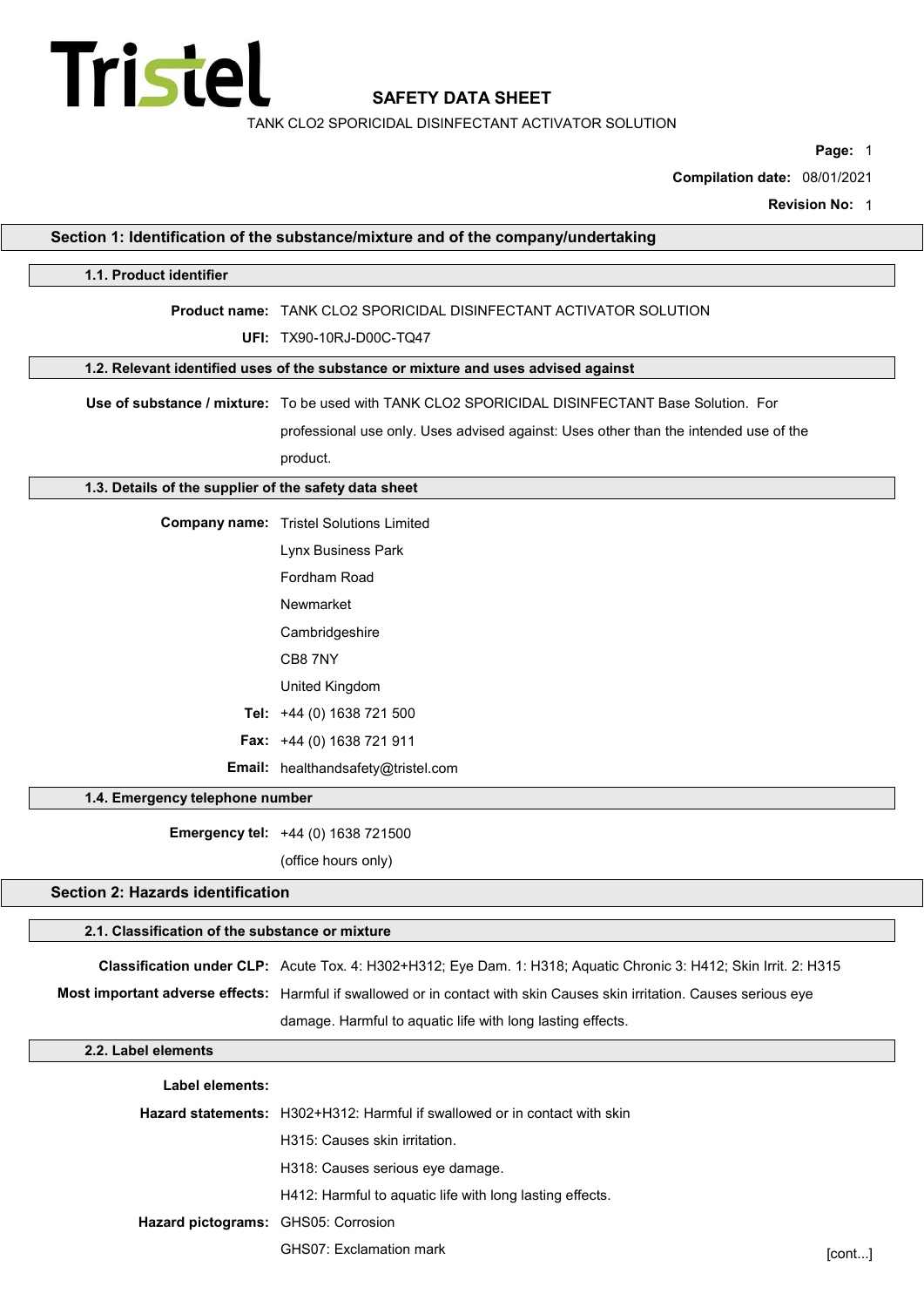# TANK CLO2 SPORICIDAL DISINFECTANT ACTIVATOR SOLUTION

| <b>Signal words: Danger</b> |                                                                                     |
|-----------------------------|-------------------------------------------------------------------------------------|
|                             | <b>Precautionary statements:</b> P273: Avoid release to the environment.            |
|                             | P280: Wear protective gloves/protective clothing/eye protection/face protection.    |
|                             | P301+P312: IF SWALLOWED: Call a POISON CENTRE or doctor if you feel unwell.         |
|                             | P302+P352: IF ON SKIN: Wash with plenty of water.                                   |
|                             | P305+P351+P338: IF IN EYES: Rinse cautiously with water for several minutes. Remove |
|                             | contact lenses, if present and easy to do. Continue rinsing.                        |
|                             | P332+P313: If skin irritation occurs: Get medical advice/attention.                 |
|                             |                                                                                     |

2.3. Other hazards

PBT: This product is not identified as a PBT/vPvB substance.

# Section 3: Composition/information on ingredients

## 3.2. Mixtures

# Hazardous ingredients:

# 1-DECANAMINE,N,N-DIMETHYL-N-OXIDE

| <b>EINECS</b> | CAS       | PBT / WEL | <b>CLP Classification</b>              | Percent    |
|---------------|-----------|-----------|----------------------------------------|------------|
| 220-020-5     | 2605-79-0 | -         | Aquatic Acute 1: H400; Aquatic Chronic | $1 - 10\%$ |
|               |           |           | 2: H411; Eye Dam. 1: H318; Acute Tox.  |            |
|               |           |           | 4: H302                                |            |

## SODIUM CHLORITE 100% - REACH registered number(s): 01-21195229240-51-XXXX

| 231-836-6 | 7758-19-2 | Acute Tox. 3: H301; Ox. Sol. 1: H271; | $1 - 10%$ |
|-----------|-----------|---------------------------------------|-----------|
|           |           | Acute Tox. 2: H310; Skin Corr. 1B:    |           |
|           |           | H314; Aquatic Acute 1: H400; Aquatic  |           |
|           |           | Chronic 3: H412; Eye Dam. 1: H318;    |           |
|           |           | STOT RE 2: H373: -: EUH032            |           |

# Section 4: First aid measures

## 4.1. Description of first aid measures

| <b>Skin contact:</b> Remove all contaminated clothes and footwear immediately unless stuck to skin. Wash |
|----------------------------------------------------------------------------------------------------------|
| immediately with plenty of soap and water.                                                               |
| Eye contact: Bathe the eye with running water for 15 minutes. Transfer to hospital for specialist        |
| examination.                                                                                             |
| Ingestion: Wash out mouth with water. Do not induce vomiting. If conscious, give half a litre of water   |
| to drink immediately. Transfer to hospital as soon as possible.                                          |

Inhalation: Remove casualty from exposure ensuring one's own safety whilst doing so.

Page: 2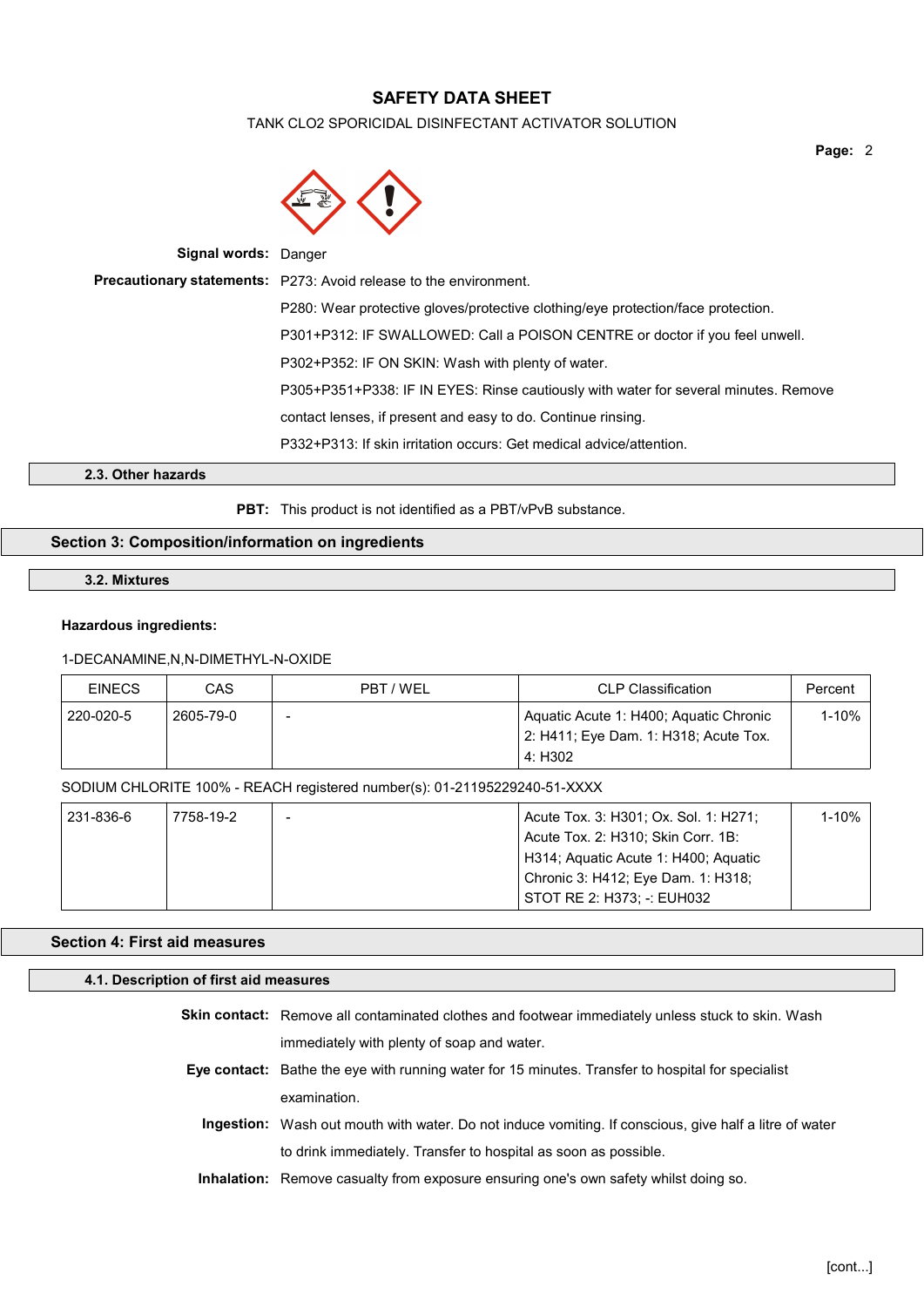# TANK CLO2 SPORICIDAL DISINFECTANT ACTIVATOR SOLUTION

|                                          | 4.2. Most important symptoms and effects, both acute and delayed                                               |
|------------------------------------------|----------------------------------------------------------------------------------------------------------------|
|                                          | Skin contact: There may be irritation and redness at the site of contact.                                      |
|                                          | Eye contact: There may be pain and redness. The eyes may water profusely. There may be severe                  |
|                                          | pain. The vision may become blurred. May cause permanent damage.                                               |
|                                          | Ingestion: There may be soreness and redness of the mouth and throat. Nausea and stomach                       |
|                                          | pain may occur.                                                                                                |
|                                          | Inhalation: There may be irritation of the throat with a feeling of tightness in the chest.                    |
|                                          | 4.3. Indication of any immediate medical attention and special treatment needed                                |
| <b>Section 5: Fire-fighting measures</b> |                                                                                                                |
| 5.1. Extinguishing media                 |                                                                                                                |
|                                          | Extinguishing media: Suitable extinguishing media for the surrounding fire should be used. Use water spray     |
|                                          | to cool containers.                                                                                            |
|                                          | 5.2. Special hazards arising from the substance or mixture                                                     |
|                                          |                                                                                                                |
|                                          | Exposure hazards: In combustion emits toxic fumes.                                                             |
| 5.3. Advice for fire-fighters            |                                                                                                                |
|                                          | Advice for fire-fighters: Wear self-contained breathing apparatus. Wear protective clothing to prevent contact |
|                                          | with skin and eyes.                                                                                            |
| Section 6: Accidental release measures   |                                                                                                                |
|                                          | 6.1. Personal precautions, protective equipment and emergency procedures                                       |
|                                          | Personal precautions: Mark out the contaminated area with signs and prevent access to unauthorised             |
|                                          | personnel. Do not attempt to take action without suitable protective clothing - see section                    |
|                                          | 8 of SDS. Turn leaking containers leak-side up to prevent the escape of liquid. Refer to                       |
|                                          | section 8 of SDS for personal protection details.                                                              |
| 6.2. Environmental precautions           |                                                                                                                |
|                                          | Environmental precautions: Do not discharge into drains or rivers. Contain the spillage using bunding.         |
|                                          | 6.3. Methods and material for containment and cleaning up                                                      |
|                                          | Clean-up procedures: Absorb into dry earth or sand. Transfer to a closable, labelled salvage container for     |
|                                          | disposal by an appropriate method.                                                                             |
| 6.4. Reference to other sections         |                                                                                                                |
|                                          | <b>Reference to other sections:</b> Refer to section 8 of SDS, Refer to section 13 of SDS.                     |
| Section 7: Handling and storage          |                                                                                                                |
| 7.1. Precautions for safe handling       |                                                                                                                |
|                                          |                                                                                                                |

autions for sate h<u>andling</u>

Handling requirements: Avoid direct contact with the substance. Ensure there is sufficient ventilation of the area.

Avoid the formation or spread of mists in the air.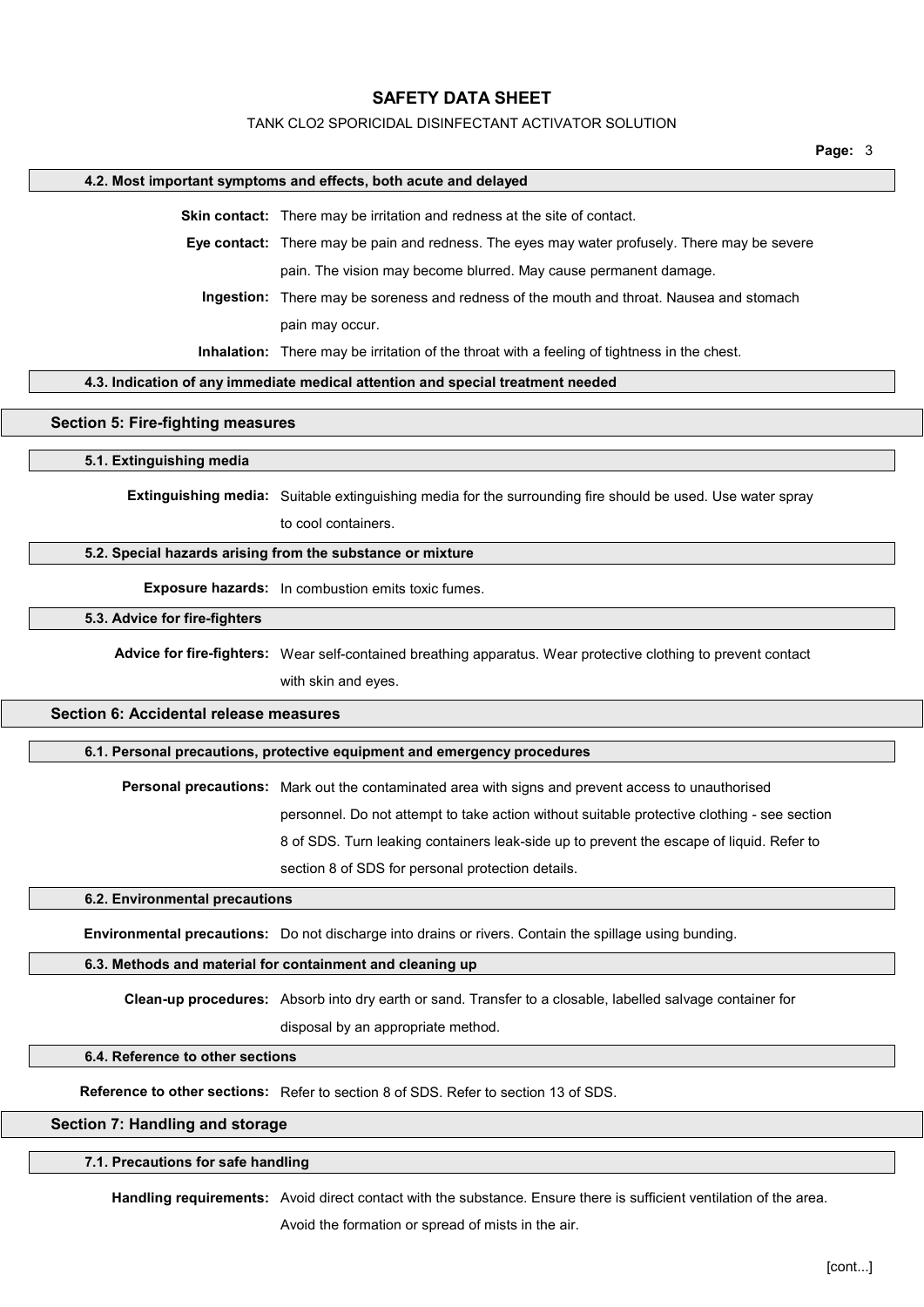## TANK CLO2 SPORICIDAL DISINFECTANT ACTIVATOR SOLUTION

#### 7.2. Conditions for safe storage, including any incompatibilities

Storage conditions: Store in a cool, well ventilated area. Keep container tightly closed.

Suitable packaging: Must only be kept in original packaging.

## 7.3. Specific end use(s)

Specific end use(s): To be used with TANK CLO2 SPORICIDAL DISINFECTANT Base Solution. For

professional use only.

# Section 8: Exposure controls/personal protection

8.1. Control parameters

### Hazardous ingredients:

SODIUM CHLORITE 100%

## Workplace exposure limits: Workplace exposure limits:

| State | 8 hour TWA | 15 min. STEL    | 8 hour TWA | 15 min. STEL |
|-------|------------|-----------------|------------|--------------|
| cu    |            | $0.41$ mg/m $3$ |            |              |

#### DNEL/PNEC Values

DNEL / PNEC No data available.

#### 8.2. Exposure controls

Engineering measures: Ensure there is sufficient ventilation of the area. Respiratory protection: Respiratory protection not required. Hand protection: Nitrile gloves. Eye protection: Tightly fitting safety goggles. Ensure eye bath is to hand. Skin protection: Protective clothing.

# Section 9: Physical and chemical properties

#### 9.1. Information on basic physical and chemical properties

| <b>State: Liguid</b>                                        |                                                |                                                  |                                  |
|-------------------------------------------------------------|------------------------------------------------|--------------------------------------------------|----------------------------------|
|                                                             | <b>Colour: Colourless</b>                      |                                                  |                                  |
|                                                             | <b>Odour:</b> Characteristic odour             |                                                  |                                  |
| Evaporation rate: No data available.                        |                                                |                                                  |                                  |
|                                                             | <b>Oxidising:</b> No data available.           |                                                  |                                  |
| <b>Solubility in water:</b> No data available.              |                                                |                                                  |                                  |
|                                                             | <b>Viscosity:</b> No data available.           |                                                  |                                  |
| <b>Boiling point/range<sup>o</sup>C:</b> No data available. |                                                | <b>Melting point/range°C:</b> No data available. |                                  |
| <b>Flammability limits %: lower:</b> No data available.     |                                                |                                                  | <b>upper:</b> No data available. |
|                                                             | Flash point <sup>o</sup> C: No data available. | Part.coeff. n-octanol/water: No data available.  |                                  |
| Autoflammability <sup>o</sup> C: No data available.         |                                                | Vapour pressure: No data available.              |                                  |
| Relative density: No data available.                        |                                                |                                                  | <b>pH:</b> No data available.    |
|                                                             | <b>VOC g/l:</b> No data available.             |                                                  | [cont]                           |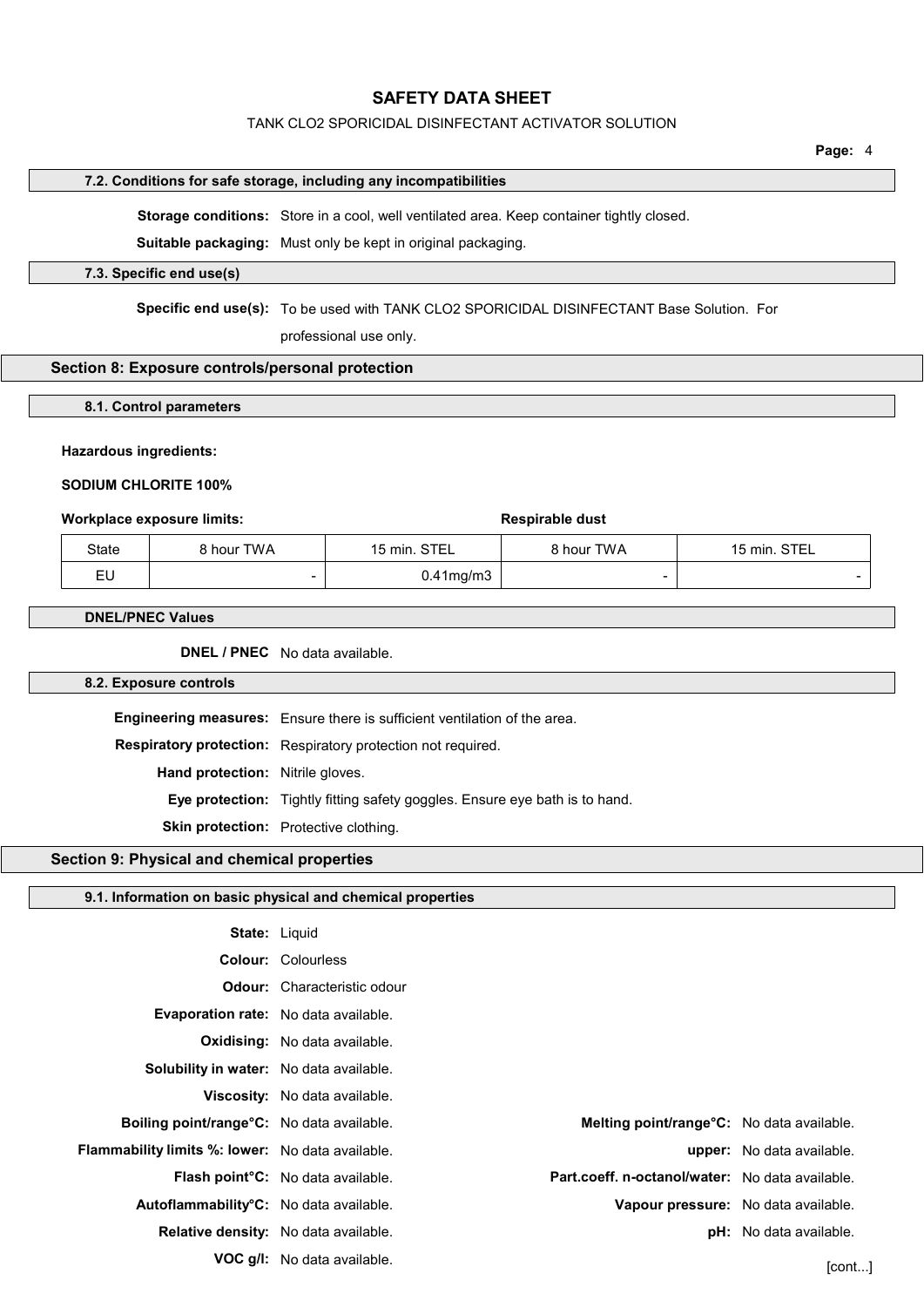## TANK CLO2 SPORICIDAL DISINFECTANT ACTIVATOR SOLUTION

Page: 5

#### 9.2. Other information

Other information: No data available

# Section 10: Stability and reactivity

10.1. Reactivity

Reactivity: Stable under recommended transport or storage conditions.

10.2. Chemical stability

Chemical stability: Stable under normal conditions.

## 10.3. Possibility of hazardous reactions

Hazardous reactions: Hazardous reactions will not occur under normal transport or storage conditions.

Decomposition may occur on exposure to conditions or materials listed below.

10.4. Conditions to avoid

Conditions to avoid: Heat.

10.5. Incompatible materials

Materials to avoid: Strong oxidising agents. Strong acids.

### 10.6. Hazardous decomposition products

Haz. decomp. products: In combustion emits toxic fumes.

## Section 11: Toxicological information

# 11.1. Information on toxicological effects

#### Relevant hazards for product:

| Hazard                        | Route      | Basis                 |
|-------------------------------|------------|-----------------------|
| Acute toxicity (ac. tox. 4)   | DRM ING    | Hazardous: calculated |
| Skin corrosion/irritation     | <b>DRM</b> | Hazardous: calculated |
| Serious eye damage/irritation | OPT        | Hazardous: calculated |

Symptoms / routes of exposure

Skin contact: There may be irritation and redness at the site of contact.

Eye contact: There may be pain and redness. The eyes may water profusely. There may be severe pain. The vision may become blurred. May cause permanent damage.

Ingestion: There may be soreness and redness of the mouth and throat. Nausea and stomach pain may occur.

Inhalation: There may be irritation of the throat with a feeling of tightness in the chest.

## Section 12: Ecological information

12.1. Toxicity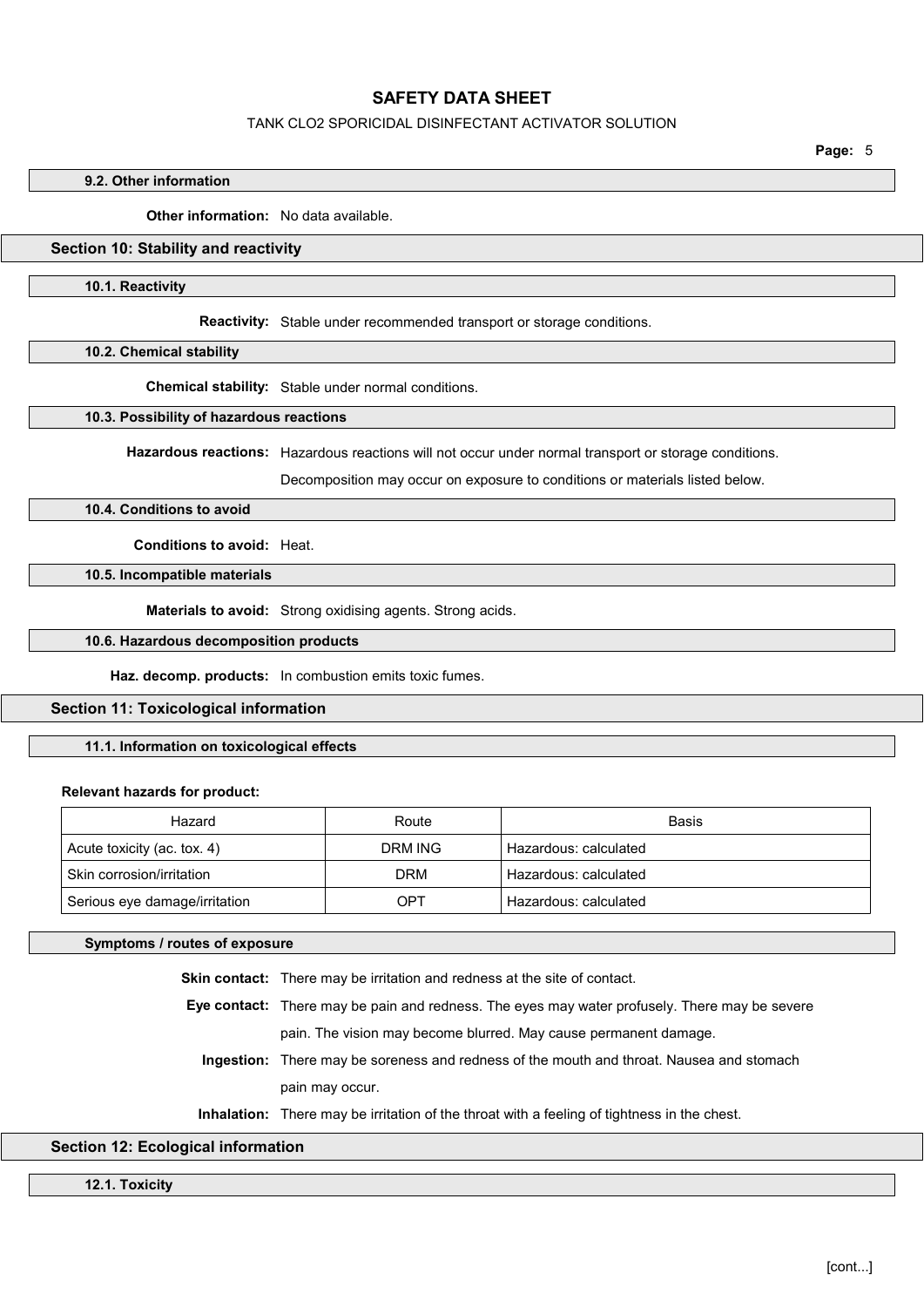## TANK CLO2 SPORICIDAL DISINFECTANT ACTIVATOR SOLUTION

Page: 6

#### Hazardous ingredients:

#### 1-DECANAMINE,N,N-DIMETHYL-N-OXIDE

| $\sim$ $\sim$ $\sim$ $\sim$ $\sim$ | F(0)<br>FISH | ୍ରଧ | $\sim$<br>n, | $\sim$ |
|------------------------------------|--------------|-----|--------------|--------|
|------------------------------------|--------------|-----|--------------|--------|

#### SODIUM CHLORITE 100%

| Daphnia magna | 48H EC50 | 0.29    | mg/l |
|---------------|----------|---------|------|
| <b>FISH</b>   | 96H LC50 | 265-310 | ma/l |

# 12.2. Persistence and degradability

Persistence and degradability: No data available.

12.3. Bioaccumulative potential

Bioaccumulative potential: No data available.

12.4. Mobility in soil

Mobility: Readily absorbed into soil.

# 12.5. Results of PBT and vPvB assessment

PBT identification: This product is not identified as a PBT/vPvB substance.

## 12.6. Other adverse effects

Other adverse effects: Harmful to aquatic organisms.

#### Section 13: Disposal considerations

# 13.1. Waste treatment methods

Disposal operations: Transfer to a suitable container and arrange for collection by specialised disposal

company.

NB: The user's attention is drawn to the possible existence of regional or national regulations regarding disposal.

### Section 14: Transport information

### 14.1. UN number

UN number: Not applicable

14.2. UN proper shipping name

Shipping name: NOT CLASSIFIED AS DANGEROUS IN THE MEANING OF TRANSPORT REGULATIONS.

14.3. Transport hazard class(es)

Transport class: Not applicable

## 14.4. Packing group

Packing group: Not applicable